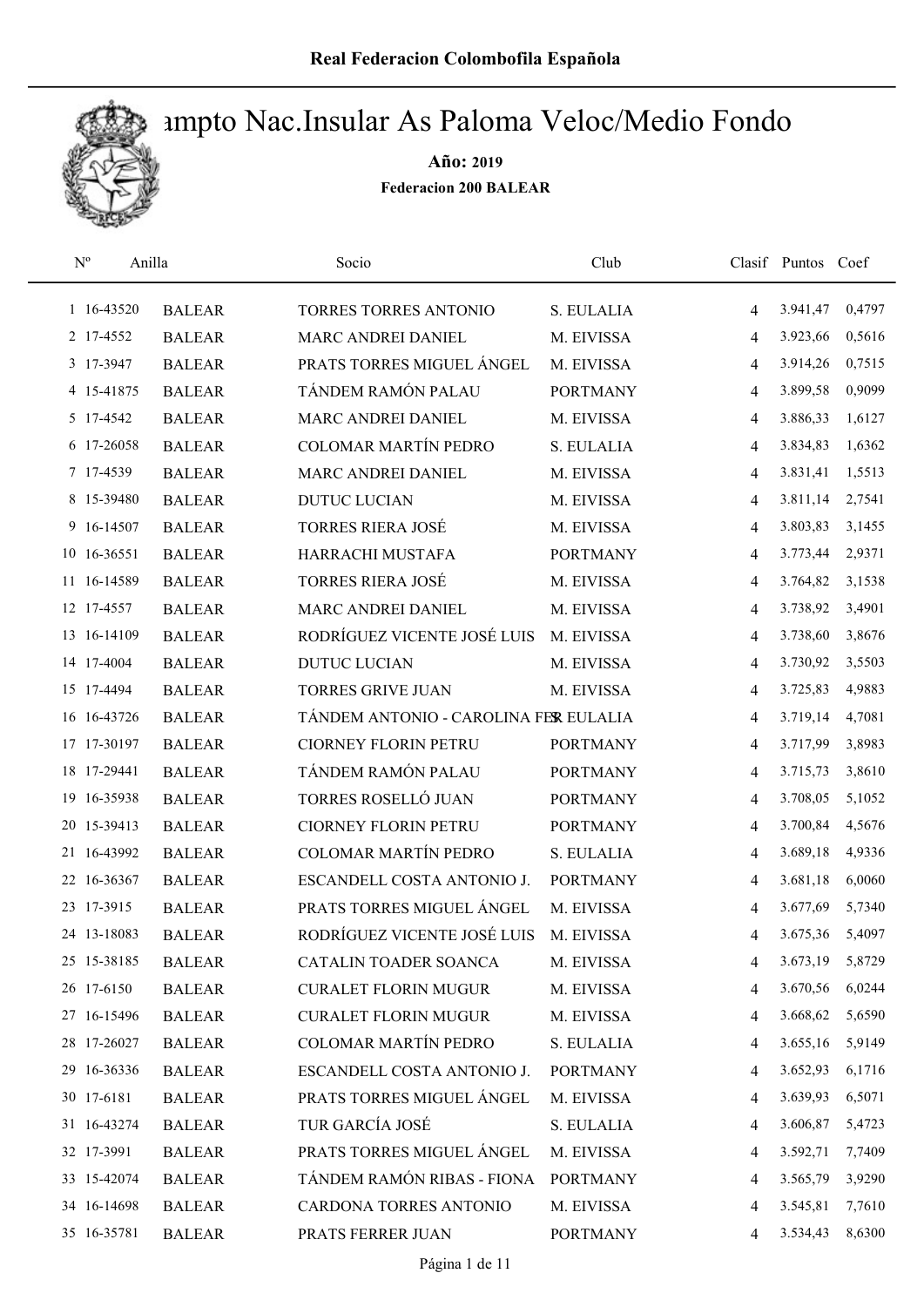

| $\mathbf{N}^{\text{o}}$ | Anilla        | Socio                                 | Club            |   | Clasif Puntos Coef |        |
|-------------------------|---------------|---------------------------------------|-----------------|---|--------------------|--------|
| 36 16-42823             | <b>BALEAR</b> | <b>MARÍ JUAN VICENTE</b>              | S. EULALIA      | 4 | 3.520,86           | 7,9048 |
| 37 15-38825             | <b>BALEAR</b> | <b>CURALET FLORIN MUGUR</b>           | M. EIVISSA      | 4 | 3.511,47           | 6,8393 |
| 38 17-29741             | <b>BALEAR</b> | PRATS FERRER JUAN                     | <b>PORTMANY</b> | 4 | 3.491,70           | 5,1765 |
| 39 16-43756             | <b>BALEAR</b> | TÁNDEM ANTONIO - CAROLINA FER EULALIA |                 | 4 | 3.463,51           | 7,5355 |
| 40 17-4008              | <b>BALEAR</b> | <b>DUTUC LUCIAN</b>                   | M. EIVISSA      | 4 | 3.457,03           | 6,7219 |
| 41 16-36532             | <b>BALEAR</b> | HARRACHI MUSTAFA                      | <b>PORTMANY</b> | 4 | 3.434,86           | 9,3657 |
| 42 16-35230             | <b>BALEAR</b> | TÁNDEM RAMÓN RIBAS - FIONA            | <b>PORTMANY</b> | 4 | 3.428,70           | 6,8545 |
| 43 16-15511             | <b>BALEAR</b> | <b>DUTUC LUCIAN</b>                   | M. EIVISSA      | 4 | 3.404,96           | 6,1841 |
| 44 17-24965             | <b>BALEAR</b> | MARÍ JUAN VICENTE                     | S. EULALIA      | 4 | 3.367,62           | 8,4769 |
| 45 16-36679             | <b>BALEAR</b> | HARRACHI MUSTAFA                      | <b>PORTMANY</b> | 4 | 3.311,44           | 7,1748 |
| 46 13-38240             | <b>BALEAR</b> | TÁNDEM RAMÓN PALAU                    | <b>PORTMANY</b> | 4 | 3.236,37           | 6,6460 |
| 47 16-15414             | <b>BALEAR</b> | <b>CURALET FLORIN MUGUR</b>           | M. EIVISSA      | 4 | 2.974,81           | 7,4561 |
| 48 17-4669              | <b>BALEAR</b> | <b>TORRES MARÍ VICENTE</b>            | M. EIVISSA      | 4 | 2.879,28           | 9,5908 |
| 49 17-29233             | <b>BALEAR</b> | TORRES ROSELLÓ JUAN                   | <b>PORTMANY</b> | 4 | 2.859,06           | 7,9967 |
| 50 16-35447             | <b>BALEAR</b> | TÁNDEM RAMÓN PALAU                    | <b>PORTMANY</b> | 3 | 2.936,11           | 0,3234 |
| 51 17-25988             | <b>BALEAR</b> | <b>COLOMAR MARTÍN PEDRO</b>           | S. EULALIA      | 3 | 2.850,52           | 1,8098 |
| 52 17-29818             | <b>BALEAR</b> | PRATS FERRER JUAN                     | <b>PORTMANY</b> | 3 | 2.833,84           | 4,1001 |
| 53 16-265228            | <b>BALEAR</b> | <b>CIORNEY FLORIN PETRU</b>           | <b>PORTMANY</b> | 3 | 2.800,85           | 2,6838 |
| 54 17-26003             | <b>BALEAR</b> | <b>COLOMAR MARTÍN PEDRO</b>           | S. EULALIA      | 3 | 2.800,65           | 3,5733 |
| 55 17-30125             | <b>BALEAR</b> | <b>CIORNEY FLORIN PETRU</b>           | <b>PORTMANY</b> | 3 | 2.785,66           | 3,4278 |
| 56 17-4                 | <b>BALEAR</b> | TORRES TORRES ANTONIO                 | S. EULALIA      | 3 | 2.781,40           | 3,6223 |
| 57 14-17047             | <b>BALEAR</b> | TÁNDEM RAMÓN RIBAS - FIONA            | <b>PORTMANY</b> | 3 | 2.773,75           | 3,1010 |
| 58 17-5454              | <b>BALEAR</b> | VALERO TORRES GERMÁN                  | M. EIVISSA      | 3 | 2.772,85           | 3,3665 |
| 59 16-35277             | <b>BALEAR</b> | PRATS FERRER JUAN                     | <b>PORTMANY</b> | 3 | 2.772,77           | 3,2514 |
| 60 17-25261             | <b>BALEAR</b> | TUR GARCÍA JOSÉ                       | S. EULALIA      | 3 | 2.772,20           | 3,6064 |
| 61 17-25381             | <b>BALEAR</b> | TUR GARCÍA JOSÉ                       | S. EULALIA      | 3 | 2.770,33           | 4,0468 |
| 62 18-230251            | <b>BALEAR</b> | TORRES MARÍ VICENTE                   | M. EIVISSA      | 3 | 2.768,24           | 3,5452 |
| 63 18-256677            | <b>BALEAR</b> | TORRES ROSELLÓ JUAN                   | <b>PORTMANY</b> | 3 | 2.759,12           | 5,1753 |
| 64 18-229732            | <b>BALEAR</b> | RAMÍREZ ROLDÁN JUAN FCO.              | M. EIVISSA      | 3 | 2.741,37           | 4,9373 |
| 65 16-14511             | <b>BALEAR</b> | <b>TORRES RIERA JOSÉ</b>              | M. EIVISSA      | 3 | 2.736,33           | 3,9079 |
| 66 17-3824              | <b>BALEAR</b> | TORRES GRIVE JUAN                     | M. EIVISSA      | 3 | 2.735,91           | 3,9078 |
| 67 17-25891             | <b>BALEAR</b> | OLMEDO UCENDA IGNACIO                 | S. EULALIA      | 3 | 2.722,91           | 3,7459 |
| 68 17-4192              | <b>BALEAR</b> | CATALIN TOADER SOANCA                 | M. EIVISSA      | 3 | 2.694,19           | 4,8226 |
| 69 16-43619             | <b>BALEAR</b> | TÁNDEM ANTONIO - CAROLINA FER EULALIA |                 | 3 | 2.676,84           | 5,9187 |
| 70 15-39248             | <b>BALEAR</b> | MARC ANDREI DANIEL                    | M. EIVISSA      | 3 | 2.648,45           | 6,3977 |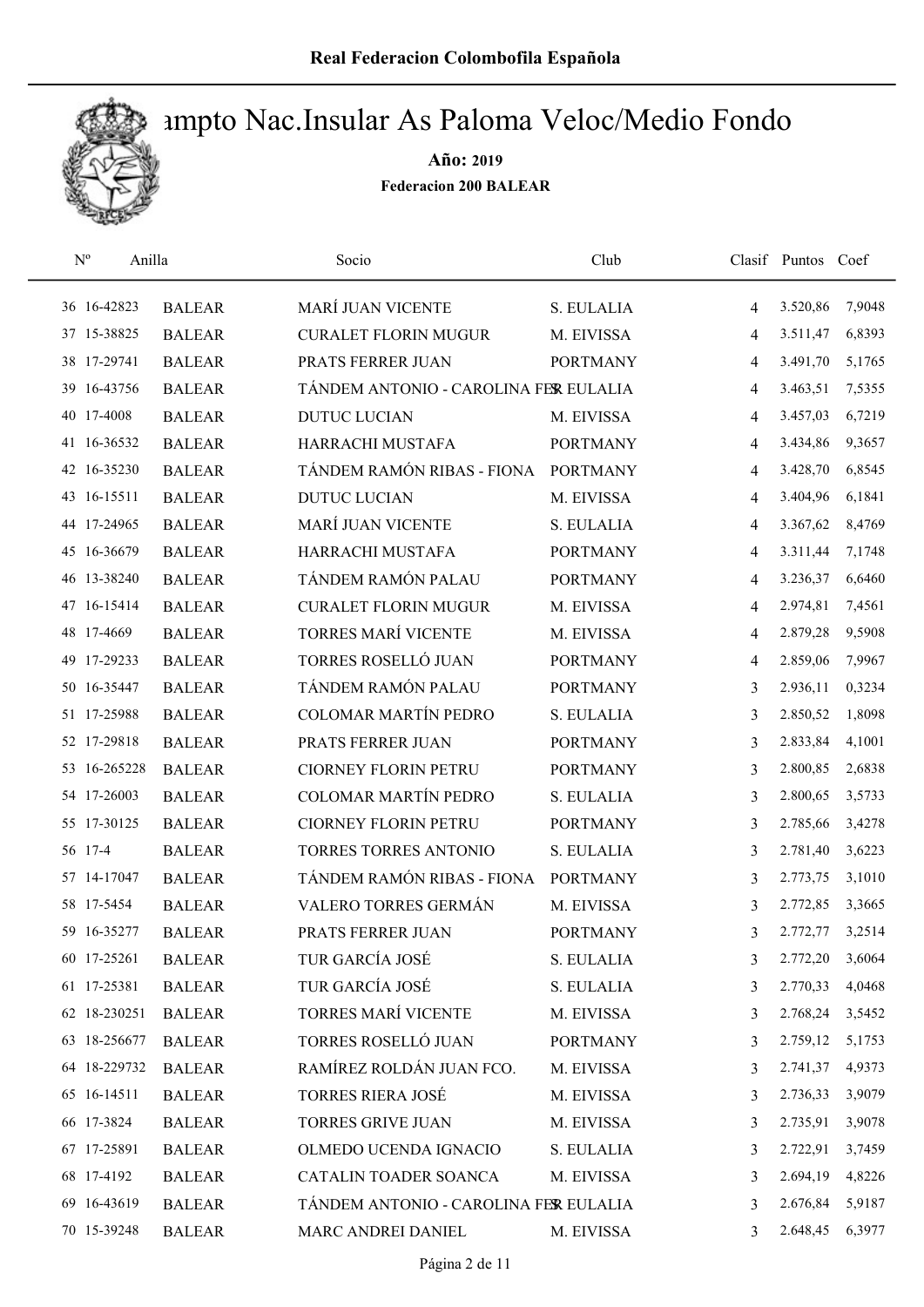

| $\rm N^o$     | Anilla        | Socio                        | Club            |                | Clasif Puntos Coef |        |
|---------------|---------------|------------------------------|-----------------|----------------|--------------------|--------|
| 71 17-3717    | <b>BALEAR</b> | RAMÍREZ ROLDÁN JUAN FCO.     | M. EIVISSA      | 3              | 2.619,92           | 4,1535 |
| 72 16-3764    | <b>BALEAR</b> | CARDONA TORRES ANTONIO       | M. EIVISSA      | 3              | 2.616,72           | 4,8756 |
| 73 17-25841   | <b>BALEAR</b> | <b>COSTA CLAPES RAFAEL</b>   | S. EULALIA      | 3              | 2.583,39           | 7,1328 |
| 74 17-5506    | <b>BALEAR</b> | VALERO TORRES GERMÁN         | M. EIVISSA      | 3              | 2.563,79           | 4,8809 |
| 75 15-39443   | <b>BALEAR</b> | <b>DUTUC LUCIAN</b>          | M. EIVISSA      | 3              | 2.555,36           | 6,7173 |
| 76 16-36837   | <b>BALEAR</b> | TÁNDEM CARDONA - PRATS       | <b>PORTMANY</b> | 3              | 2.526,60           | 4,4891 |
| 77 16-42806   | <b>BALEAR</b> | <b>MARÍ JUAN VICENTE</b>     | S. EULALIA      | 3              | 2.444,42           | 7,3974 |
| 78 17-3838    | <b>BALEAR</b> | <b>TORRES GRIVE JUAN</b>     | M. EIVISSA      | 3              | 2.433,28           | 4,9940 |
| 79 16-43818   | <b>BALEAR</b> | OLMEDO UCENDA IGNACIO        | S. EULALIA      | 3              | 2.378,26           | 7,2284 |
| 80 16-42808   | <b>BALEAR</b> | <b>MARÍ JUAN VICENTE</b>     | S. EULALIA      | 3              | 2.332,12           | 7,7806 |
| 81 16-36813   | <b>BALEAR</b> | TÁNDEM CARDONA - PRATS       | <b>PORTMANY</b> | 3              | 2.246,79           | 5,1292 |
| 82 16-36018   | <b>BALEAR</b> | <b>RIBAS RIBAS DANIEL</b>    | <b>PORTMANY</b> | 3              | 2.151,37           | 9,1854 |
| 83 16-36783   | <b>BALEAR</b> | TÁNDEM CARDONA - PRATS       | <b>PORTMANY</b> | 3              | 1.750,95           | 8,2796 |
| 84 17-24977   | <b>BALEAR</b> | <b>MARÍ JUAN VICENTE</b>     | S. EULALIA      | 3              | 1.477,60           | 9,0854 |
| 85 17-5544    | <b>BALEAR</b> | COSTA FERRER ÁNGELA          | M. EIVISSA      | 3              | 1.359,00           | 9,8960 |
| 86 16-3772    | <b>BALEAR</b> | TORRES MARÍ VICENTE          | M. EIVISSA      | 3              | 1.112,96           | 9,4836 |
| 87 16-43878   | <b>BALEAR</b> | <b>COSTA CLAPES RAFAEL</b>   | S. EULALIA      | 2              | 1.929,14           | 0,7404 |
| 88 16-35146   | <b>BALEAR</b> | TÁNDEM RAMÓN RIBAS - FIONA   | <b>PORTMANY</b> | 2              | 1.924,97           | 0,8371 |
| 89 16-13688   | <b>BALEAR</b> | CATALIN TOADER SOANCA        | M. EIVISSA      | 2              | 1.905,44           | 1,0108 |
| 90 16-13659   | <b>BALEAR</b> | CATALIN TOADER SOANCA        | M. EIVISSA      | 2              | 1.900,02           | 0,9279 |
| 91 16-43550   | <b>BALEAR</b> | TORRES TORRES ANTONIO        | S. EULALIA      | 2              | 1.892,39           | 2,0407 |
| 92 17-28818   | <b>BALEAR</b> | ESCANDELL COSTA ANTONIO J.   | <b>PORTMANY</b> | 2              | 1.892,29           | 1,3116 |
| 93 17-30073   | <b>BALEAR</b> | RIBAS RIBAS DANIEL           | <b>PORTMANY</b> | 2              | 1.889,22           | 1,4331 |
| 94 17-29173   | <b>BALEAR</b> | TORRES ROSELLÓ JUAN          | <b>PORTMANY</b> | $\overline{2}$ | 1.880,98           | 1,3490 |
| 95 17-5898    | <b>BALEAR</b> | <b>ESCANDELL TORRES JUAN</b> | M. EIVISSA      | 2              | 1.878,90           | 2,2642 |
| 96 15-38317   | <b>BALEAR</b> | RODRÍGUEZ VICENTE JOSÉ LUIS  | M. EIVISSA      | 2              | 1.878,40           | 2,1014 |
| 97 18-230259  | <b>BALEAR</b> | TORRES MARÍ VICENTE          | M. EIVISSA      | 2              | 1.872,18           | 1,5226 |
| 98 17-24953   | <b>BALEAR</b> | OLMEDO UCENDA IGNACIO        | S. EULALIA      | 2              | 1.870,68           | 1,8000 |
| 99 17-25875   | <b>BALEAR</b> | COSTA CLAPES RAFAEL          | S. EULALIA      | 2              | 1.864,57           | 3,0741 |
| 100 18-230681 | <b>BALEAR</b> | <b>CUCU FLORIAN</b>          | M. EIVISSA      | 2              | 1.863,89           | 2,2477 |
| 101 17-5693   | <b>BALEAR</b> | RODRÍGUEZ VICENTE JOSÉ LUIS  | M. EIVISSA      | 2              | 1.862,11           | 3,2537 |
| 102 17-6016   | <b>BALEAR</b> | <b>CURALET FLORIN MUGUR</b>  | M. EIVISSA      | 2              | 1.857,06           | 1,8347 |
| 103 17-4220   | <b>BALEAR</b> | CATALIN TOADER SOANCA        | M. EIVISSA      | 2              | 1.856,63           | 1,7962 |
| 104 17-5446   | <b>BALEAR</b> | VALERO TORRES GERMÁN         | M. EIVISSA      | 2              | 1.853,29           | 2,6733 |
| 105 14-17046  | <b>BALEAR</b> | TÁNDEM RAMÓN RIBAS - FIONA   | <b>PORTMANY</b> | 2              | 1.847,80           | 2,7328 |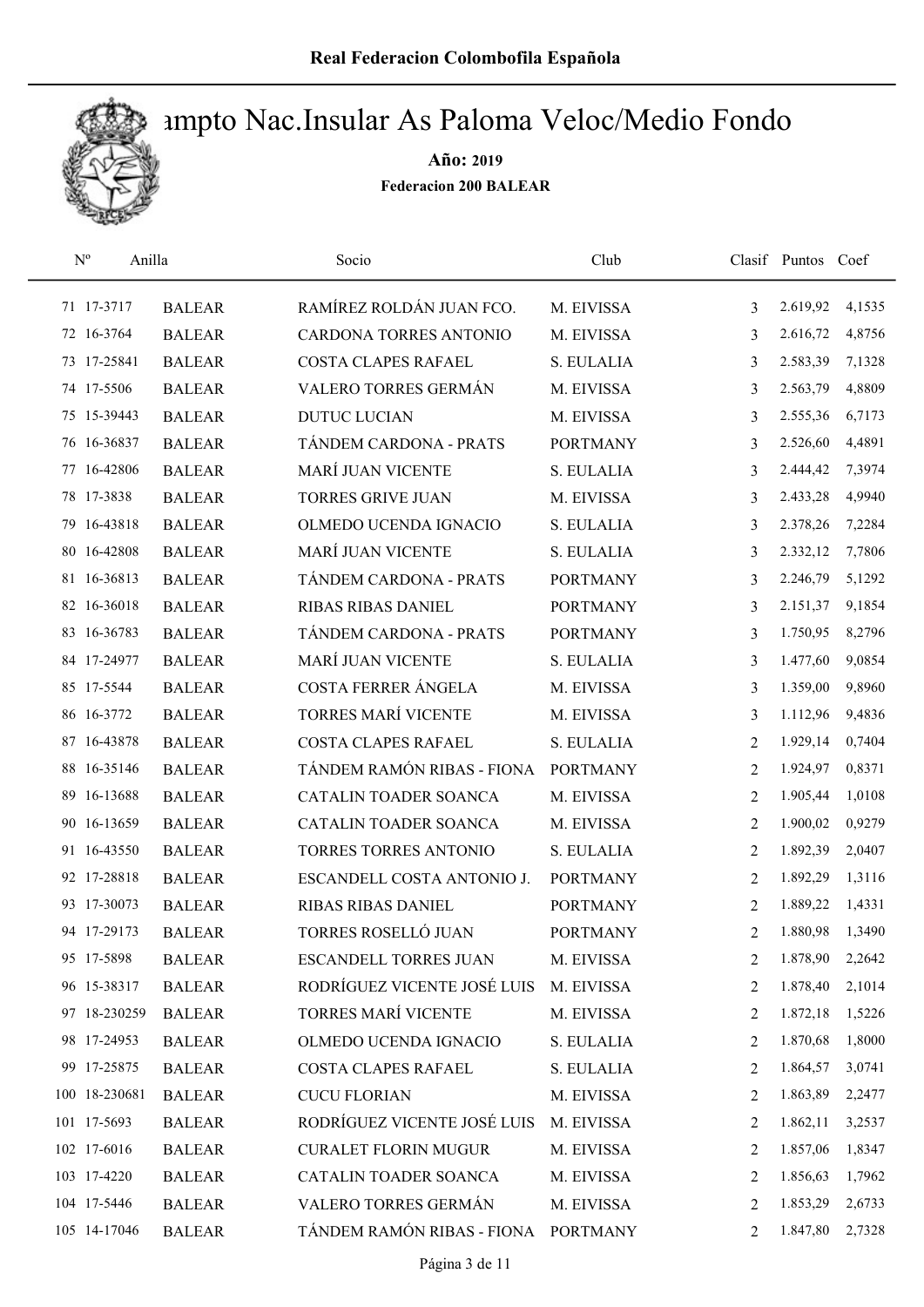

| $\mathbf{N}^{\text{o}}$<br>Anilla |               | Socio                                 | Club            |   | Clasif Puntos Coef |        |
|-----------------------------------|---------------|---------------------------------------|-----------------|---|--------------------|--------|
| 106 17-5467                       | <b>BALEAR</b> | VALERO TORRES GERMÁN                  | M. EIVISSA      | 2 | 1.847,72           | 2,8420 |
| 107 17-3953                       | <b>BALEAR</b> | PRATS TORRES MIGUEL ÁNGEL             | M. EIVISSA      | 2 | 1.844,64           | 2,2934 |
| 108 17-29439                      | <b>BALEAR</b> | TÁNDEM RAMÓN PALAU                    | <b>PORTMANY</b> | 2 | 1.843,97           | 3,8701 |
| 109 18-257685                     | <b>BALEAR</b> | PORTAS PRATS ANTONIO                  | <b>PORTMANY</b> | 2 | 1.841,07           | 2,7401 |
| 110 16-36375                      | <b>BALEAR</b> | ESCANDELL COSTA ANTONIO J.            | <b>PORTMANY</b> | 2 | 1.837,94           | 3,2468 |
| 111 15-43526                      | <b>BALEAR</b> | PLANELLS ROIG DOMINGO                 | <b>PORTMANY</b> | 2 | 1.837,80           | 3,2924 |
| 112 15-42601                      | <b>BALEAR</b> | PORTAS PRATS ANTONIO                  | <b>PORTMANY</b> | 2 | 1.825,93           | 4,6585 |
| 113 16-36454                      | <b>BALEAR</b> | ESCANDELL COSTA ANTONIO J.            | <b>PORTMANY</b> | 2 | 1.825,41           | 2,9775 |
| 114 17-5886                       | <b>BALEAR</b> | <b>ESCANDELL TORRES JUAN</b>          | M. EIVISSA      | 2 | 1.821,84           | 3,1149 |
| 115 17-4959                       | <b>BALEAR</b> | <b>TORRES RIERA JOSÉ</b>              | M. EIVISSA      | 2 | 1.818,92           | 3,1151 |
| 116 16-13876                      | <b>BALEAR</b> | COSTA ESCANDELL ANTONIO               | M. EIVISSA      | 2 | 1.815,43           | 3,4228 |
| 117 17-3786                       | <b>BALEAR</b> | RAMÍREZ ROLDÁN JUAN FCO.              | M. EIVISSA      | 2 | 1.813,89           | 2,4637 |
| 118 16-36187                      | <b>BALEAR</b> | PLANELLS ROIG DOMINGO                 | <b>PORTMANY</b> | 2 | 1.811,34           | 2,9713 |
| 119 16-14699                      | <b>BALEAR</b> | CARDONA TORRES ANTONIO                | M. EIVISSA      | 2 | 1.804,54           | 3,8401 |
| 120 17-24929                      | <b>BALEAR</b> | OLMEDO UCENDA IGNACIO                 | S. EULALIA      | 2 | 1.800,02           | 4,0833 |
| 121 17-29025                      | <b>BALEAR</b> | TÁNDEM RAMÓN RIBAS - FIONA PORTMANY   |                 | 2 | 1.789,12           | 4,4257 |
| 122 14-18642                      | <b>BALEAR</b> | TÁNDEM ANTONIO - CAROLINA FER EULALIA |                 | 2 | 1.786,50           | 3,3697 |
| 123 17-5563                       | <b>BALEAR</b> | COSTA FERRER ÁNGELA                   | M. EIVISSA      | 2 | 1.784,35           | 4,1859 |
| 124 16-14658                      | <b>BALEAR</b> | CARDONA TORRES ANTONIO                | M. EIVISSA      | 2 | 1.784,19           | 3,8450 |
| 125 16-14753                      | <b>BALEAR</b> | CARDONA TORRES ANTONIO                | M. EIVISSA      | 2 | 1.775,37           | 3,2868 |
| 126 17-5736                       | <b>BALEAR</b> | COSTA ESCANDELL ANTONIO               | M. EIVISSA      | 2 | 1.755,93           | 4,4914 |
| 127 17-5478                       | <b>BALEAR</b> | VALERO TORRES GERMÁN                  | M. EIVISSA      | 2 | 1.754,47           | 4,5493 |
| 128 14-15993                      | <b>BALEAR</b> | <b>CUCU FLORIAN</b>                   | M. EIVISSA      | 2 | 1.749,71           | 4,2019 |
| 129 17-30186                      | <b>BALEAR</b> | <b>CIORNEY FLORIN PETRU</b>           | <b>PORTMANY</b> | 2 | 1.708,07           | 3,1713 |
| 130 17-30375                      | <b>BALEAR</b> | PLANELLS ROIG DOMINGO                 | <b>PORTMANY</b> | 2 | 1.703,91           | 4,6148 |
| 131 16-15221                      | <b>BALEAR</b> | <b>ESCANDELL TORRES JUAN</b>          | M. EIVISSA      | 2 | 1.684,59           | 4,5987 |
| 132 15-37552                      | <b>BALEAR</b> | COSTA FERRER ÁNGELA                   | M. EIVISSA      | 2 | 1.680,14           | 4,4347 |
| 133 17-5702                       | <b>BALEAR</b> | COSTA ESCANDELL ANTONIO               | M. EIVISSA      | 2 | 1.663,86           | 4,1125 |
| 134 17-29348                      | <b>BALEAR</b> | <b>JUAN RIBAS VICENTE</b>             | <b>PORTMANY</b> | 2 | 1.652,80           | 4,4547 |
| 135 15-37708                      | <b>BALEAR</b> | <b>ESCANDELL TORRES JUAN</b>          | M. EIVISSA      | 2 | 1.634,16           | 3,9528 |
| 136 16-14747                      | <b>BALEAR</b> | CARDONA TORRES ANTONIO                | M. EIVISSA      | 2 | 1.608,21           | 4,9737 |
| 137 17-5756                       | <b>BALEAR</b> | COSTA ESCANDELL ANTONIO               | M. EIVISSA      | 2 | 1.603,77           | 5,0203 |
| 138 17-25306                      | <b>BALEAR</b> | TUR GARCÍA JOSÉ                       | S. EULALIA      | 2 | 1.546,56           | 4,3793 |
| 139 18-257692                     | <b>BALEAR</b> | PORTAS PRATS ANTONIO                  | <b>PORTMANY</b> | 2 | 1.515,16           | 3,7380 |
| 140 16-24886                      | <b>BALEAR</b> | TÁNDEM CARDONA - PRATS                | <b>PORTMANY</b> | 2 | 1.510,54           | 5,4959 |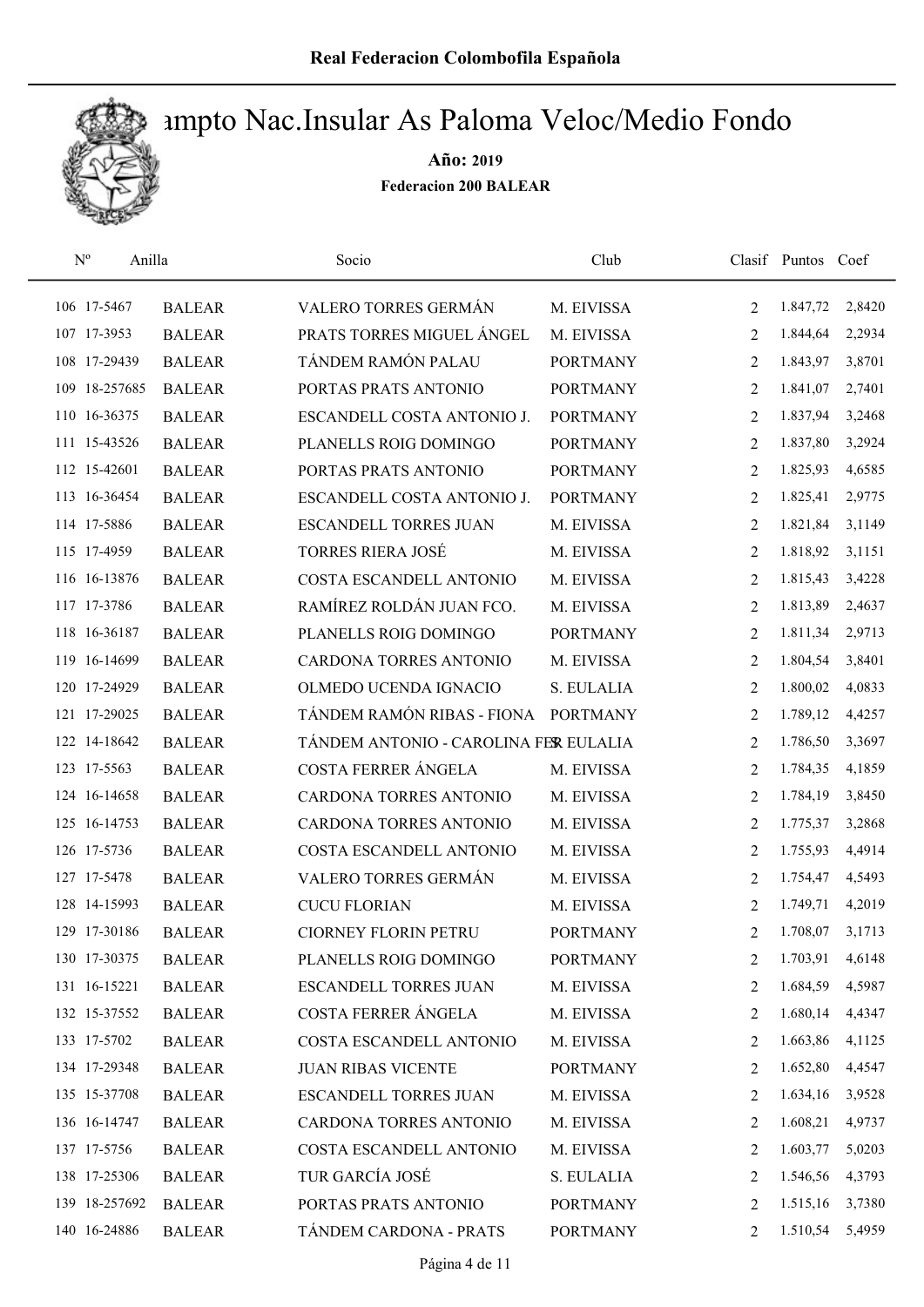

| $\mathrm{N}^{\rm o}$ | Anilla        | Socio                       | Club            |                | Clasif Puntos Coef |        |
|----------------------|---------------|-----------------------------|-----------------|----------------|--------------------|--------|
| 141 18-229456        | <b>BALEAR</b> | PIEDRA MANGAS RAFAEL        | M. EIVISSA      | 2              | 1.502,41           | 3,9478 |
| 142 17-5775          | <b>BALEAR</b> | COSTA ESCANDELL ANTONIO     | M. EIVISSA      | 2              | 1.501,78           | 4,6674 |
| 143 18-230742        | <b>BALEAR</b> | <b>CUCU FLORIAN</b>         | M. EIVISSA      | 2              | 1.453,46           | 5,0140 |
| 144 15-42324         | <b>BALEAR</b> | PÉREZ FUENTES FCO. JAVIER   | <b>PORTMANY</b> | 2              | 1.405,95           | 5,2186 |
| 145 15-40354         | <b>BALEAR</b> | OLMEDO UCENDA IGNACIO       | S. EULALIA      | 2              | 1.379,03           | 4,6975 |
| 146 16-36427         | <b>BALEAR</b> | ESCANDELL COSTA ANTONIO J.  | <b>PORTMANY</b> | 2              | 1.372,69           | 5,4982 |
| 147 17-39            | <b>BALEAR</b> | TORRES TORRES ANTONIO       | S. EULALIA      | 2              | 1.360,07           | 2,8352 |
| 148 16-265233        | <b>BALEAR</b> | <b>CIORNEY FLORIN PETRU</b> | <b>PORTMANY</b> | 2              | 1.339,69           | 4,0932 |
| 149 16-15727         | <b>BALEAR</b> | VALERO TORRES GERMÁN        | M. EIVISSA      | 2              | 1.324,81           | 5,2295 |
| 150 18-230620        | <b>BALEAR</b> | <b>CUCU FLORIAN</b>         | M. EIVISSA      | 2              | 1.305,33           | 4,8562 |
| 151 17-29644         | <b>BALEAR</b> | PÉREZ FUENTES FCO. JAVIER   | <b>PORTMANY</b> | 2              | 1.276,42           | 7,3793 |
| 152 17-5794          | <b>BALEAR</b> | COSTA ESCANDELL ANTONIO     | M. EIVISSA      | 2              | 1.261,79           | 3,0387 |
| 153 17-4353          | <b>BALEAR</b> | <b>CUCU FLORIAN</b>         | M. EIVISSA      | 2              | 1.248,11           | 5,2431 |
| 154 17-29582         | <b>BALEAR</b> | PÉREZ FUENTES FCO. JAVIER   | <b>PORTMANY</b> | 2              | 1.242,98           | 6,1345 |
| 155 17-25857         | <b>BALEAR</b> | COSTA CLAPES RAFAEL         | S. EULALIA      | 2              | 1.210,31           | 4,0536 |
| 156 18-230721        | <b>BALEAR</b> | <b>CUCU FLORIAN</b>         | M. EIVISSA      | 2              | 1.185,53           | 5,2088 |
| 157 16-13653         | <b>BALEAR</b> | <b>TORRES GRIVE JUAN</b>    | M. EIVISSA      | 2              | 1.179,31           | 4,3247 |
| 158 16-36435         | <b>BALEAR</b> | ESCANDELL COSTA ANTONIO J.  | <b>PORTMANY</b> | 2              | 1.113,33           | 6,7507 |
| 159 17-29830         | <b>BALEAR</b> | PRATS FERRER JUAN           | <b>PORTMANY</b> | 2              | 1.105,69           | 4,7177 |
| 160 18-257744        | <b>BALEAR</b> | PORTAS PRATS ANTONIO        | <b>PORTMANY</b> | 2              | 1.075,23           | 7,4329 |
| 161 16-36092         | <b>BALEAR</b> | RIBAS RIBAS DANIEL          | <b>PORTMANY</b> | 2              | 1.043,94           | 5,8050 |
| 162 17-29622         | <b>BALEAR</b> | PÉREZ FUENTES FCO. JAVIER   | <b>PORTMANY</b> | 2              | 1.004,31           | 7,8886 |
| 163 17-25836         | <b>BALEAR</b> | COSTA CLAPES RAFAEL         | S. EULALIA      | 2              | 997,66             | 6,6086 |
| 164 14-16691         | <b>BALEAR</b> | TORRES ROSELLÓ JUAN         | <b>PORTMANY</b> | $\overline{2}$ | 922,85             | 7,0358 |
| 165 17-25738         | <b>BALEAR</b> | COSTA CLAPES RAFAEL         | S. EULALIA      | 2              | 841,97             | 7,0994 |
| 166 17-29642         | <b>BALEAR</b> | PÉREZ FUENTES FCO. JAVIER   | <b>PORTMANY</b> | 2              | 699,60             | 8,0838 |
| 167 18-257703        | <b>BALEAR</b> | PORTAS PRATS ANTONIO        | <b>PORTMANY</b> | 2              | 656,85             | 6,5616 |
| 168 17-25681         | <b>BALEAR</b> | COSTA CLAPES RAFAEL         | S. EULALIA      | 2              | 580,30             | 6,3647 |
| 169 17-14            | <b>BALEAR</b> | TORRES TORRES ANTONIO       | S. EULALIA      | 1              | 1.000,00           | 0,0174 |
| 170 17-51            | <b>BALEAR</b> | TORRES TORRES ANTONIO       | S. EULALIA      | 1              | 999,76             | 0,0348 |
| 171 17-5684          | <b>BALEAR</b> | RODRÍGUEZ VICENTE JOSÉ LUIS | M. EIVISSA      | 1              | 990,49             | 0,0711 |
| 172 18-257105        | <b>BALEAR</b> | <b>CIORNEY FLORIN PETRU</b> | <b>PORTMANY</b> | 1              | 971,22             | 0,1484 |
| 173 17-24928         | <b>BALEAR</b> | OLMEDO UCENDA IGNACIO       | S. EULALIA      | 1              | 967,73             | 0,3489 |
| 174 17-99            | <b>BALEAR</b> | TORRES TORRES ANTONIO       | S. EULALIA      | 1              | 964,21             | 0,4372 |
| 175 17-5414          | <b>BALEAR</b> | VALERO TORRES GERMÁN        | M. EIVISSA      | $\mathbf{1}$   | 963,64             | 0,4655 |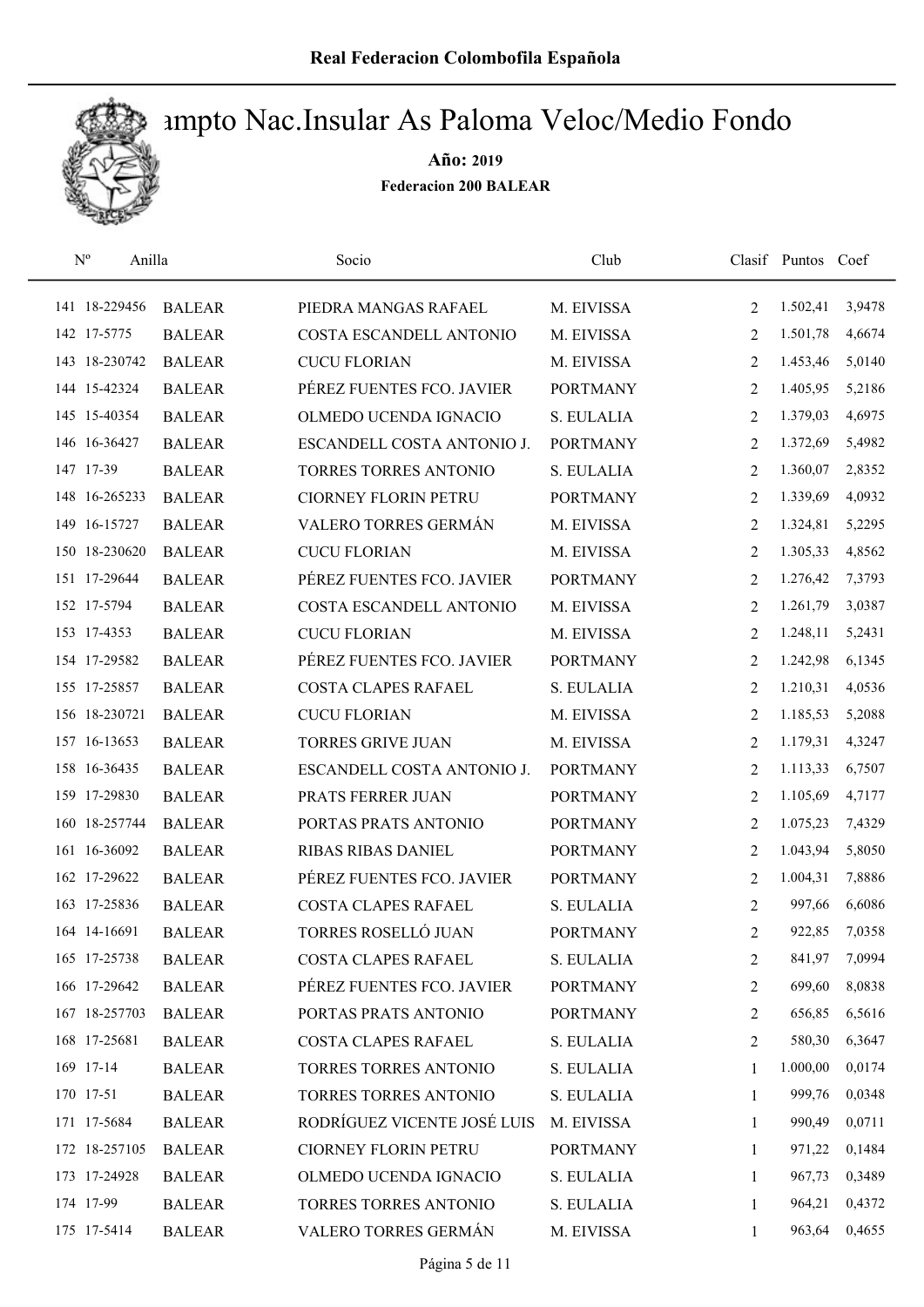

| $\mathrm{N}^{\rm o}$ | Anilla        | Socio                                 | Club            |              | Clasif Puntos Coef |        |
|----------------------|---------------|---------------------------------------|-----------------|--------------|--------------------|--------|
| 176 16-43598         | <b>BALEAR</b> | TORRES TORRES ANTONIO                 | S. EULALIA      | 1            | 960,33             | 0,1565 |
| 177 17-29284         | <b>BALEAR</b> | TÁNDEM CARDONA - PRATS                | <b>PORTMANY</b> | 1            | 959,88             | 0,4774 |
| 178 17-29950         | <b>BALEAR</b> | TÁNDEM CARDONA - PRATS                | <b>PORTMANY</b> | 1            | 959,42             | 0,5025 |
| 179 17-30043         | <b>BALEAR</b> | RIBAS RIBAS DANIEL                    | <b>PORTMANY</b> | 1            | 957,17             | 0,5710 |
| 180 16-36016         | <b>BALEAR</b> | <b>RIBAS RIBAS DANIEL</b>             | <b>PORTMANY</b> | 1            | 957,03             | 0,5895 |
| 181 17-4927          | <b>BALEAR</b> | <b>TORRES RIERA JOSÉ</b>              | M. EIVISSA      | 1            | 956,34             | 0,6067 |
| 182 16-14576         | <b>BALEAR</b> | <b>TORRES RIERA JOSÉ</b>              | M. EIVISSA      | 1            | 955,95             | 0,6602 |
| 183 17-29841         | <b>BALEAR</b> | PRATS FERRER JUAN                     | <b>PORTMANY</b> | 1            | 954,53             | 0,2537 |
| 184 17-25909         | <b>BALEAR</b> | RODRÍGUEZ VICENTE JOSÉ LUIS           | M. EIVISSA      | 1            | 953,09             | 0,3200 |
| 185 17-29351         | <b>BALEAR</b> | <b>JUAN RIBAS VICENTE</b>             | <b>PORTMANY</b> | 1            | 952,00             | 0,3643 |
| 186 17-3861          | <b>BALEAR</b> | <b>TORRES GRIVE JUAN</b>              | M. EIVISSA      | 1            | 951,93             | 0,8414 |
| 187 16-265220        | <b>BALEAR</b> | <b>JUAN RIBAS VICENTE</b>             | <b>PORTMANY</b> | 1            | 950,05             | 0,9170 |
| 188 17-4100          | <b>BALEAR</b> | <b>DUTUC LUCIAN</b>                   | M. EIVISSA      | 1            | 950,01             | 0,9668 |
| 189 17-3738          | <b>BALEAR</b> | RAMÍREZ ROLDÁN JUAN FCO.              | M. EIVISSA      | 1            | 947,09             | 0,3739 |
| 190 17-25257         | <b>BALEAR</b> | TUR GARCÍA JOSÉ                       | S. EULALIA      | 1            | 946,73             | 0,9327 |
| 191 15-38344         | <b>BALEAR</b> | RODRÍGUEZ VICENTE JOSÉ LUIS           | M. EIVISSA      | 1            | 945,71             | 1,1085 |
| 192 16-35155         | <b>BALEAR</b> | TÁNDEM RAMÓN RIBAS - FIONA            | <b>PORTMANY</b> | 1            | 944,81             | 0,4010 |
| 193 16-43533         | <b>BALEAR</b> | TORRES TORRES ANTONIO                 | S. EULALIA      | 1            | 944,32             | 1,0053 |
| 194 17-24930         | <b>BALEAR</b> | OLMEDO UCENDA IGNACIO                 | S. EULALIA      | 1            | 943,37             | 0,3990 |
| 195 16-17676         | <b>BALEAR</b> | PLANELLS ROIG DOMINGO                 | <b>PORTMANY</b> | 1            | 943,01             | 1,1404 |
| 196 16-15340         | <b>BALEAR</b> | <b>ESCANDELL TORRES JUAN</b>          | M. EIVISSA      | 1            | 942,46             | 1,1129 |
| 197 17-4850          | <b>BALEAR</b> | <b>TORRES RIERA JOSÉ</b>              | M. EIVISSA      | 1            | 941,97             | 1,1777 |
| 198 18-230650        | <b>BALEAR</b> | <b>CUCU FLORIAN</b>                   | M. EIVISSA      | 1            | 941,90             | 1,1375 |
| 199 17-5578          | <b>BALEAR</b> | COSTA FERRER ÁNGELA                   | M. EIVISSA      | 1            | 940,37             | 1,1843 |
| 200 17-25631         | <b>BALEAR</b> | TÁNDEM ANTONIO - CAROLINA FER EULALIA |                 | 1            | 939,96             | 1,1593 |
| 201 18-229429        | <b>BALEAR</b> | PIEDRA MANGAS RAFAEL                  | M. EIVISSA      | 1            | 939,77             | 0,4626 |
| 202 17-48            | <b>BALEAR</b> | TORRES TORRES ANTONIO                 | S. EULALIA      | 1            | 939,49             | 1,2207 |
| 203 17-5554          | <b>BALEAR</b> | COSTA FERRER ÁNGELA                   | M. EIVISSA      | 1            | 939,35             | 1,2346 |
| 204 14-15124         | <b>BALEAR</b> | RODRÍGUEZ VICENTE JOSÉ LUIS           | M. EIVISSA      | 1            | 937,64             | 1,3799 |
| 205 15-38279         | <b>BALEAR</b> | CATALIN TOADER SOANCA                 | M. EIVISSA      | $\mathbf{1}$ | 937,35             | 1,3606 |
| 206 16-43685         | <b>BALEAR</b> | TÁNDEM ANTONIO - CAROLINA FER EULALIA |                 | 1            | 937,25             | 1,3351 |
| 207 15-42599         | <b>BALEAR</b> | PORTAS PRATS ANTONIO                  | <b>PORTMANY</b> | 1            | 936,59             | 0,5095 |
| 208 17-29806         | <b>BALEAR</b> | PRATS FERRER JUAN                     | <b>PORTMANY</b> | 1            | 936,17             | 0,7198 |
| 209 14-15052         | <b>BALEAR</b> | <b>CURALET FLORIN MUGUR</b>           | M. EIVISSA      | 1            | 936,17             | 1,5038 |
| 210 18-251743        | <b>BALEAR</b> | RAMÍREZ ROLDÁN JUAN FCO.              | M. EIVISSA      | 1            | 934,74             | 1,5084 |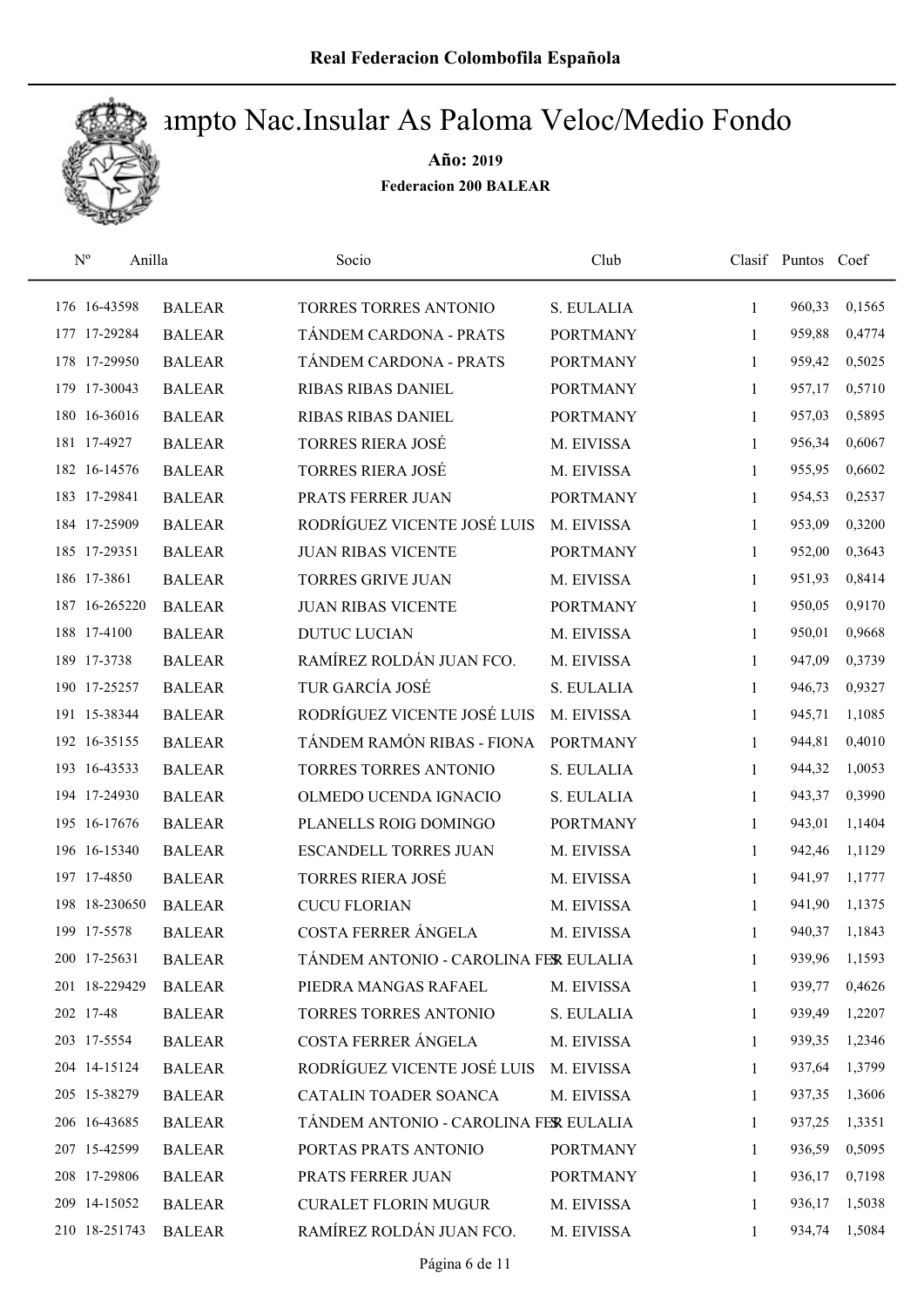

| $\mathbf{N}^{\text{o}}$<br>Anilla |               | Socio                        | Club            |              | Clasif Puntos Coef |        |
|-----------------------------------|---------------|------------------------------|-----------------|--------------|--------------------|--------|
| 211 16-35185                      | <b>BALEAR</b> | TÁNDEM RAMÓN RIBAS - FIONA   | <b>PORTMANY</b> | 1            | 933,08             | 1,6094 |
| 212 17-5918                       | <b>BALEAR</b> | <b>ESCANDELL TORRES JUAN</b> | M. EIVISSA      | 1            | 931,55             | 1,6075 |
| 213 17-5909                       | <b>BALEAR</b> | <b>ESCANDELL TORRES JUAN</b> | M. EIVISSA      | 1            | 930,05             | 0,6588 |
| 214 17-25220                      | <b>BALEAR</b> | TUR GARCÍA JOSÉ              | S. EULALIA      | 1            | 929,45             | 0,6601 |
| 215 17-30029                      | <b>BALEAR</b> | <b>RIBAS RIBAS DANIEL</b>    | <b>PORTMANY</b> | 1            | 929,00             | 1,6579 |
| 216 18-229403                     | <b>BALEAR</b> | PIEDRA MANGAS RAFAEL         | M. EIVISSA      | 1            | 928,42             | 0,6938 |
| 217 17-4961                       | <b>BALEAR</b> | <b>TORRES RIERA JOSÉ</b>     | M. EIVISSA      | 1            | 927,63             | 1,7967 |
| 218 18-229452                     | <b>BALEAR</b> | PIEDRA MANGAS RAFAEL         | M. EIVISSA      | 1            | 927,02             | 0,7294 |
| 219 15-5092                       | <b>BALEAR</b> | TORRES TORRES ANTONIO        | S. EULALIA      | 1            | 926,81             | 0,9065 |
| 220 15-43406                      | <b>BALEAR</b> | TORRES ROSELLÓ JUAN          | <b>PORTMANY</b> | 1            | 926,68             | 1,0088 |
| 221 14-16582                      | <b>BALEAR</b> | <b>JUAN RIBAS VICENTE</b>    | <b>PORTMANY</b> | 1            | 925,92             | 1,9359 |
| 222 17-5977                       | <b>BALEAR</b> | <b>ESCANDELL TORRES JUAN</b> | M. EIVISSA      | 1            | 925,84             | 1,0068 |
| 223 17-29442                      | <b>BALEAR</b> | TÁNDEM RAMÓN PALAU           | <b>PORTMANY</b> | 1            | 924,94             | 1,0674 |
| 224 14-16326                      | <b>BALEAR</b> | <b>ESCANDELL TORRES JUAN</b> | M. EIVISSA      | 1            | 924,72             | 1,0771 |
| 225 17-5967                       | <b>BALEAR</b> | <b>ESCANDELL TORRES JUAN</b> | M. EIVISSA      | 1            | 923,66             | 1,9290 |
| 226 16-43199                      | <b>BALEAR</b> | RAMÍREZ ROLDÁN JUAN FCO.     | M. EIVISSA      | 1            | 922,90             | 1,1004 |
| 227 18-230255                     | <b>BALEAR</b> | TORRES MARÍ VICENTE          | M. EIVISSA      | 1            | 920,90             | 1,7257 |
| 228 16-14868                      | <b>BALEAR</b> | TORRES MARÍ VICENTE          | M. EIVISSA      | $\mathbf{1}$ | 918,86             | 1,1773 |
| 229 16-15234                      | <b>BALEAR</b> | <b>ESCANDELL TORRES JUAN</b> | M. EIVISSA      | 1            | 918,58             | 1,7904 |
| 230 17-3720                       | <b>BALEAR</b> | RAMÍREZ ROLDÁN JUAN FCO.     | M. EIVISSA      | $\mathbf{1}$ | 915,62             | 1,8619 |
| 231 16-43297                      | <b>BALEAR</b> | TUR GARCÍA JOSÉ              | S. EULALIA      | 1            | 915,40             | 2,2003 |
| 232 17-3936                       | <b>BALEAR</b> | PRATS TORRES MIGUEL ÁNGEL    | M. EIVISSA      | 1            | 915,11             | 1,2598 |
| 233 16-14020                      | <b>BALEAR</b> | COSTA FERRER ÁNGELA          | M. EIVISSA      | 1            | 913,39             | 1,8787 |
| 234 18-230993                     | <b>BALEAR</b> | <b>TORRES GRIVE JUAN</b>     | M. EIVISSA      | 1            | 911,61             | 2,3491 |
| 235 16-14180                      | <b>BALEAR</b> | RODRÍGUEZ VICENTE JOSÉ LUIS  | M. EIVISSA      | $\mathbf{1}$ | 911,10             | 1,4699 |
| 236 16-42903                      | <b>BALEAR</b> | CATALIN TOADER SOANCA        | M. EIVISSA      | 1            | 911,00             | 2,3985 |
| 237 17-3853                       | <b>BALEAR</b> | TORRES GRIVE JUAN            | M. EIVISSA      | 1            | 910,22             | 2,4233 |
| 238 18-229421                     | <b>BALEAR</b> | PIEDRA MANGAS RAFAEL         | M. EIVISSA      | 1            | 909,33             | 1,9321 |
| 239 16-14640                      | <b>BALEAR</b> | CARDONA TORRES ANTONIO       | M. EIVISSA      | 1            | 908,90             | 1,9817 |
| 240 17-14683                      | <b>BALEAR</b> | PIEDRA MANGAS RAFAEL         | M. EIVISSA      | 1            | 907,79             | 1,9678 |
| 241 16-43445                      | <b>BALEAR</b> | PIEDRA MANGAS RAFAEL         | M. EIVISSA      | 1            | 906,01             | 1,6114 |
| 242 15-40939                      | <b>BALEAR</b> | TUR GARCÍA JOSÉ              | S. EULALIA      | 1            | 904,79             | 1,5851 |
| 243 15-40338                      | <b>BALEAR</b> | OLMEDO UCENDA IGNACIO        | S. EULALIA      | 1            | 904,01             | 2,4811 |
| 244 15-39153                      | <b>BALEAR</b> | TORRES MARÍ VICENTE          | M. EIVISSA      | 1            | 903,47             | 2,6112 |
| 245 16-43411                      | <b>BALEAR</b> | PIEDRA MANGAS RAFAEL         | M. EIVISSA      | 1            | 903,46             | 1,6815 |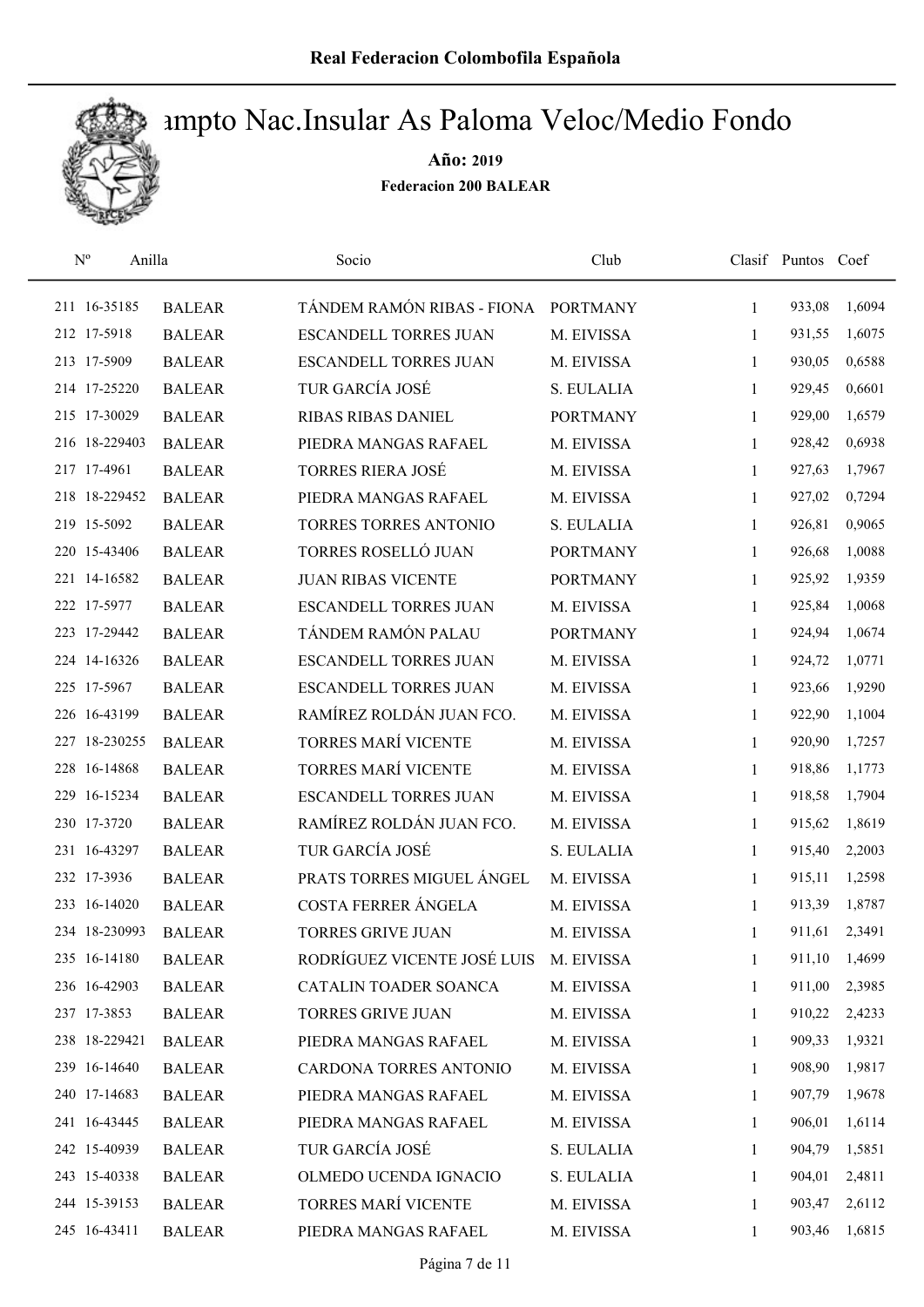

| $\mathbf{N}^{\text{o}}$<br>Anilla |               | Socio                                 | Club            |              | Clasif Puntos Coef |        |
|-----------------------------------|---------------|---------------------------------------|-----------------|--------------|--------------------|--------|
| 246 17-24972                      | <b>BALEAR</b> | <b>MARÍ JUAN VICENTE</b>              | S. EULALIA      | 1            | 903,04             | 1,6245 |
| 247 18-256521                     | <b>BALEAR</b> | PRATS FERRER JUAN                     | <b>PORTMANY</b> | 1            | 902,43             | 2,7113 |
| 248 16-14051                      | <b>BALEAR</b> | COSTA FERRER ÁNGELA                   | M. EIVISSA      | 1            | 902,29             | 2,6647 |
| 249 16-36619                      | <b>BALEAR</b> | HARRACHI MUSTAFA                      | <b>PORTMANY</b> | 1            | 902,26             | 2,6954 |
| 250 17-4442                       | <b>BALEAR</b> | PIEDRA MANGAS RAFAEL                  | M. EIVISSA      | $\mathbf{1}$ | 901,95             | 2,0036 |
| 251 18-230132                     | <b>BALEAR</b> | VALERO TORRES GERMÁN                  | M. EIVISSA      | 1            | 899,88             | 2,8192 |
| 252 18-229770                     | <b>BALEAR</b> | RAMÍREZ ROLDÁN JUAN FCO.              | M. EIVISSA      | 1            | 899,41             | 2,9179 |
| 253 17-5889                       | <b>BALEAR</b> | <b>ESCANDELL TORRES JUAN</b>          | M. EIVISSA      | 1            | 899,04             | 1,1395 |
| 254 17-4957                       | <b>BALEAR</b> | <b>TORRES RIERA JOSÉ</b>              | M. EIVISSA      | 1            | 898,94             | 1,1534 |
| 255 18-251707                     | <b>BALEAR</b> | <b>TORRES GRIVE JUAN</b>              | M. EIVISSA      | 1            | 898,85             | 2,9673 |
| 256 17-30038                      | <b>BALEAR</b> | <b>RIBAS RIBAS DANIEL</b>             | <b>PORTMANY</b> | 1            | 898,19             | 3,1644 |
| 257 17-25770                      | <b>BALEAR</b> | TÁNDEM ANTONIO - CAROLINA FER EULALIA |                 | 1            | 895,63             | 1,3449 |
| 258 17-5147                       | <b>BALEAR</b> | PLANELLS ROIG DOMINGO                 | <b>PORTMANY</b> | 1            | 894,78             | 3,2657 |
| 259 03-142650                     | <b>BALEAR</b> | PLANELLS ROIG DOMINGO                 | <b>PORTMANY</b> | 1            | 894,20             | 3,2916 |
| 260 18-230223                     | <b>BALEAR</b> | CARDONA TORRES ANTONIO                | M. EIVISSA      | 1            | 894,01             | 1,4464 |
| 261 18-230723                     | <b>BALEAR</b> | <b>CUCU FLORIAN</b>                   | M. EIVISSA      | 1            | 892,33             | 3,1653 |
| 262 17-5716                       | <b>BALEAR</b> | COSTA ESCANDELL ANTONIO               | M. EIVISSA      | 1            | 892,30             | 1,8023 |
| 263 16-15755                      | <b>BALEAR</b> | VALERO TORRES GERMÁN                  | M. EIVISSA      | $\mathbf{1}$ | 892,12             | 1,8263 |
| 264 17-29746                      | <b>BALEAR</b> | PRATS FERRER JUAN                     | <b>PORTMANY</b> | 1            | 890,97             | 1,4860 |
| 265 17-5515                       | <b>BALEAR</b> | VALERO TORRES GERMÁN                  | M. EIVISSA      | $\mathbf{1}$ | 890,06             | 1,8966 |
| 266 15-42557                      | <b>BALEAR</b> | PORTAS PRATS ANTONIO                  | <b>PORTMANY</b> | 1            | 889,14             | 3,3137 |
| 267 16-14834                      | <b>BALEAR</b> | TORRES MARÍ VICENTE                   | M. EIVISSA      | 1            | 888,20             | 1,9778 |
| 268 17-5699                       | <b>BALEAR</b> | RODRÍGUEZ VICENTE JOSÉ LUIS           | M. EIVISSA      | 1            | 888,05             | 3,2281 |
| 269 15-39317                      | <b>BALEAR</b> | MARC ANDREI DANIEL                    | M. EIVISSA      | 1            | 887,27             | 2,0513 |
| 270 16-36429                      | <b>BALEAR</b> | ESCANDELL COSTA ANTONIO J.            | <b>PORTMANY</b> | 1            | 886,80             | 2,0835 |
| 271 16-15278                      | <b>BALEAR</b> | ESCANDELL TORRES JUAN                 | M. EIVISSA      | 1            | 885,83             | 1,5490 |
| 272 17-4646                       | <b>BALEAR</b> | CARDONA TORRES ANTONIO                | M. EIVISSA      | 1            | 885,05             | 2,1089 |
| 273 16-36738                      | <b>BALEAR</b> | TÁNDEM CARDONA - PRATS                | <b>PORTMANY</b> | 1            | 884,62             | 1,6205 |
| 274 17-5526                       | <b>BALEAR</b> | COSTA FERRER ÁNGELA                   | M. EIVISSA      | 1            | 883,46             | 3,2568 |
| 275 17-29420                      | <b>BALEAR</b> | TÁNDEM RAMÓN PALAU                    | <b>PORTMANY</b> | 1            | 882,87             | 1,6358 |
| 276 17-26084                      | <b>BALEAR</b> | <b>COLOMAR MARTÍN PEDRO</b>           | S. EULALIA      | 1            | 882,13             | 1,9954 |
| 277 17-25900                      | <b>BALEAR</b> | OLMEDO UCENDA IGNACIO                 | S. EULALIA      | 1            | 881,79             | 3,1968 |
| 278 17-29621                      | <b>BALEAR</b> | PÉREZ FUENTES FCO. JAVIER             | <b>PORTMANY</b> | 1            | 880,85             | 2,1787 |
| 279 17-29243                      | <b>BALEAR</b> | TORRES ROSELLÓ JUAN                   | <b>PORTMANY</b> | 1            | 880,40             | 2,1618 |
| 280 17-3724                       | <b>BALEAR</b> | RAMÍREZ ROLDÁN JUAN FCO.              | M. EIVISSA      | 1            | 880,29             | 2,1125 |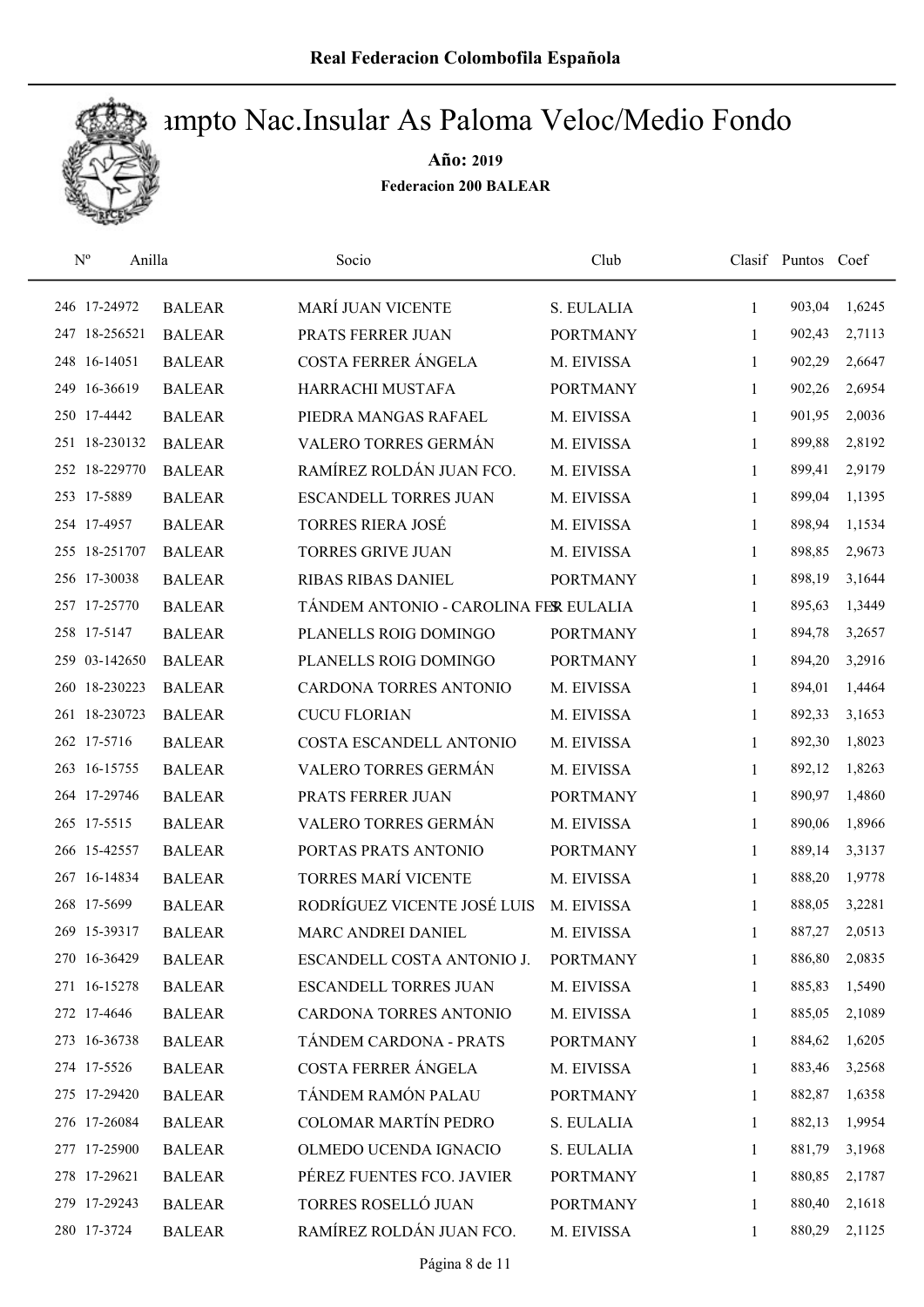

| $N^{\rm o}$<br>Anilla |               | Socio                                 | Club            |              | Clasif Puntos Coef |        |
|-----------------------|---------------|---------------------------------------|-----------------|--------------|--------------------|--------|
| 281 18-229751         | <b>BALEAR</b> | RAMÍREZ ROLDÁN JUAN FCO.              | M. EIVISSA      | $\mathbf{1}$ | 879,83             | 3,3629 |
| 282 16-42993          | <b>BALEAR</b> | TÁNDEM ANTONIO - CAROLINA FER EULALIA |                 | 1            | 879,35             | 3,2413 |
| 283 16-36191          | <b>BALEAR</b> | PLANELLS ROIG DOMINGO                 | <b>PORTMANY</b> | 1            | 876,87             | 2,2224 |
| 284 17-29934          | <b>BALEAR</b> | TÁNDEM CARDONA - PRATS                | <b>PORTMANY</b> | 1            | 876,04             | 3,5174 |
| 285 16-43429          | <b>BALEAR</b> | PIEDRA MANGAS RAFAEL                  | M. EIVISSA      | 1            | 874,18             | 2,2420 |
| 286 17-5682           | <b>BALEAR</b> | RODRÍGUEZ VICENTE JOSÉ LUIS           | M. EIVISSA      | $\mathbf{1}$ | 871,23             | 1,7424 |
| 287 17-5495           | <b>BALEAR</b> | VALERO TORRES GERMÁN                  | M. EIVISSA      | $\mathbf{1}$ | 869,34             | 2,3415 |
| 288 17-5203           | <b>BALEAR</b> | PLANELLS ROIG DOMINGO                 | <b>PORTMANY</b> | 1            | 869,29             | 3,6544 |
| 289 15-42900          | <b>BALEAR</b> | <b>JUAN RIBAS VICENTE</b>             | <b>PORTMANY</b> | 1            | 867,96             | 2,2709 |
| 290 18-230647         | <b>BALEAR</b> | <b>CUCU FLORIAN</b>                   | M. EIVISSA      | 1            | 865,05             | 1,7627 |
| 291 17-25194          | <b>BALEAR</b> | MARÍ JUAN VICENTE                     | S. EULALIA      | 1            | 862,48             | 1,8188 |
| 292 17-4172           | <b>BALEAR</b> | CATALIN TOADER SOANCA                 | M. EIVISSA      | 1            | 862,43             | 1,9050 |
| 293 17-30486          | <b>BALEAR</b> | PRATS RIBAS FRANCISCO                 | <b>PORTMANY</b> | 1            | 862,02             | 2,4902 |
| 294 17-24927          | <b>BALEAR</b> | OLMEDO UCENDA IGNACIO                 | S. EULALIA      | 1            | 861,07             | 2,2156 |
| 295 17-5145           | <b>BALEAR</b> | PLANELLS ROIG DOMINGO                 | <b>PORTMANY</b> | 1            | 850,93             | 3,7063 |
| 296 18-229449         | <b>BALEAR</b> | PIEDRA MANGAS RAFAEL                  | M. EIVISSA      | 1            | 848,83             | 2,0281 |
| 297 17-30481          | <b>BALEAR</b> | PRATS RIBAS FRANCISCO                 | <b>PORTMANY</b> | 1            | 848,43             | 2,1112 |
| 298 17-3788           | <b>BALEAR</b> | RAMÍREZ ROLDÁN JUAN FCO.              | M. EIVISSA      | $\mathbf{1}$ | 844,64             | 2,1365 |
| 299 17-29443          | <b>BALEAR</b> | TÁNDEM RAMÓN PALAU                    | <b>PORTMANY</b> | 1            | 841,70             | 2,5617 |
| 300 18-230818         | <b>BALEAR</b> | <b>TORRES GRIVE JUAN</b>              | M. EIVISSA      | 1            | 841,41             | 3,5608 |
| 301 17-30090          | <b>BALEAR</b> | RIBAS RIBAS DANIEL                    | <b>PORTMANY</b> | 1            | 840,55             | 3,7304 |
| 302 16-37893          | <b>BALEAR</b> | COSTA ESCANDELL ANTONIO               | M. EIVISSA      | 1            | 837,95             | 2,5981 |
| 303 16-265201         | <b>BALEAR</b> | <b>JUAN RIBAS VICENTE</b>             | <b>PORTMANY</b> | 1            | 835,12             | 2,7253 |
| 304 14-17055          | <b>BALEAR</b> | TÁNDEM RAMÓN RIBAS - FIONA            | <b>PORTMANY</b> | 1            | 832,69             | 2,2600 |
| 305 17-5564           | <b>BALEAR</b> | COSTA FERRER ÁNGELA                   | M. EIVISSA      | 1            | 828,03             | 2,2598 |
| 306 17-29180          | <b>BALEAR</b> | TORRES ROSELLÓ JUAN                   | <b>PORTMANY</b> | 1            | 826,10             | 2,3216 |
| 307 16-13820          | <b>BALEAR</b> | CATALIN TOADER SOANCA                 | M. EIVISSA      | 1            | 820,74             | 3,6596 |
| 308 17-26030          | <b>BALEAR</b> | COLOMAR MARTÍN PEDRO                  | S. EULALIA      | 1            | 820,24             | 2,5850 |
| 309 15-37576          | <b>BALEAR</b> | COSTA FERRER ÁNGELA                   | M. EIVISSA      | 1            | 804,17             | 2,7565 |
| 310 11-55371          | <b>BALEAR</b> | <b>JUAN RIBAS VICENTE</b>             | <b>PORTMANY</b> | 1            | 790,57             | 2,9424 |
| 311 16-35326          | <b>BALEAR</b> | <b>JUAN RIBAS VICENTE</b>             | <b>PORTMANY</b> | 1            | 790,34             | 2,3677 |
| 312 15-42770          | <b>BALEAR</b> | PRATS RIBAS FRANCISCO                 | <b>PORTMANY</b> | 1            | 786,24             | 2,4050 |
| 313 17-25719          | <b>BALEAR</b> | TÁNDEM ANTONIO - CAROLINA FER EULALIA |                 | 1            | 785,39             | 2,2760 |
| 314 16-13868          | <b>BALEAR</b> | COSTA ESCANDELL ANTONIO               | M. EIVISSA      | $\mathbf{1}$ | 783,99             | 2,8790 |
| 315 17-29954          | <b>BALEAR</b> | TÁNDEM CARDONA - PRATS                | <b>PORTMANY</b> | $\mathbf{1}$ | 783,89             | 3,7435 |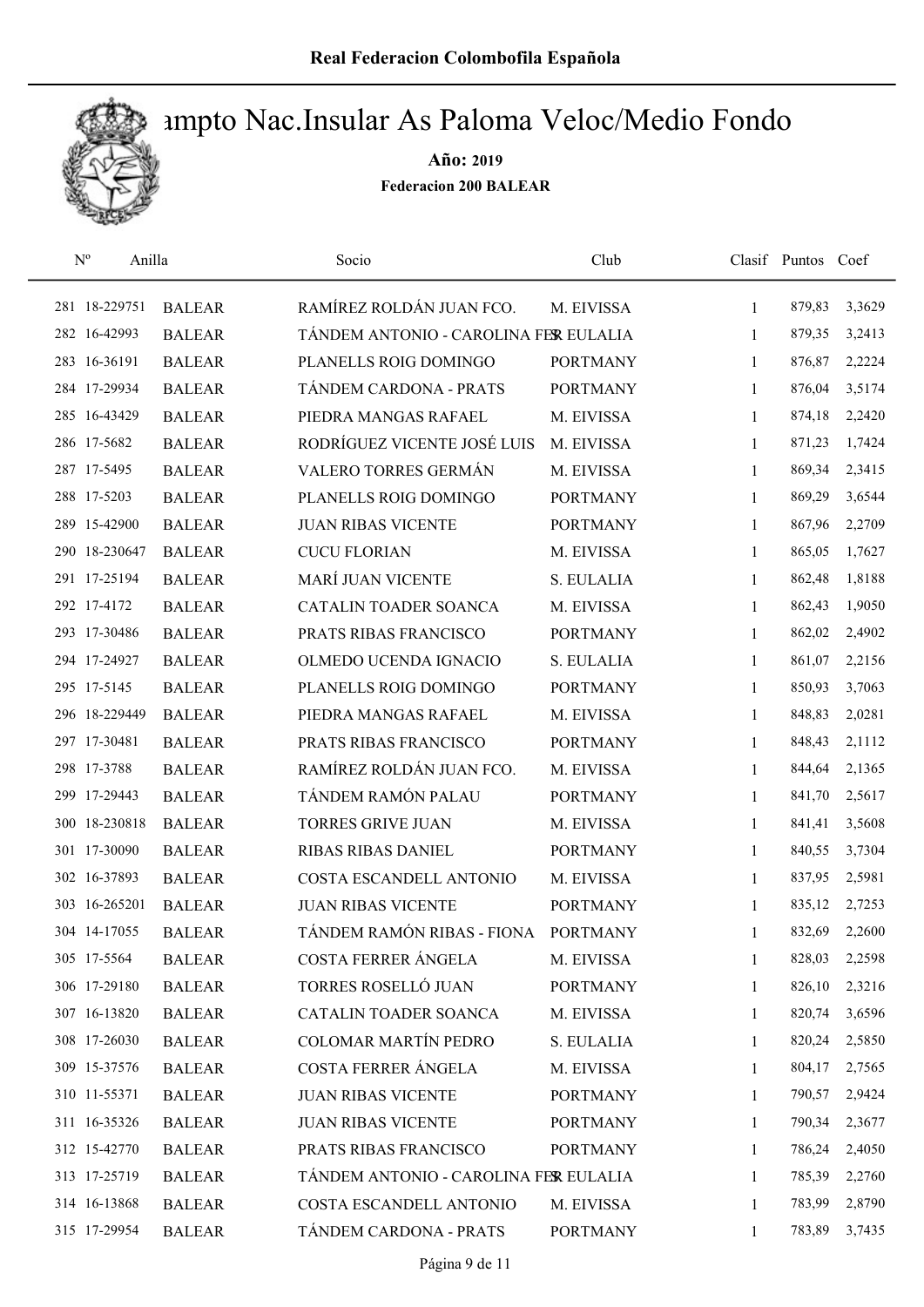

| $\mathrm{N}^{\rm o}$<br>Anilla |               | Socio                                 | Club            |              | Clasif Puntos Coef |        |
|--------------------------------|---------------|---------------------------------------|-----------------|--------------|--------------------|--------|
| 316 18-230725                  | <b>BALEAR</b> | <b>CUCU FLORIAN</b>                   | M. EIVISSA      | 1            | 777,29             | 2,3680 |
| 317 17-5482                    | <b>BALEAR</b> | VALERO TORRES GERMÁN                  | M. EIVISSA      | 1            | 775,75             | 2,3859 |
| 318 15-42853                   | <b>BALEAR</b> | <b>JUAN RIBAS VICENTE</b>             | <b>PORTMANY</b> | $\mathbf{1}$ | 774,41             | 2,4587 |
| 319 17-40                      | <b>BALEAR</b> | <b>TORRES TORRES ANTONIO</b>          | S. EULALIA      | 1            | 760,78             | 2,3433 |
| 320 16-43234                   | <b>BALEAR</b> | TUR GARCÍA JOSÉ                       | S. EULALIA      | 1            | 756,01             | 2,3756 |
| 321 17-5530                    | <b>BALEAR</b> | COSTA FERRER ÁNGELA                   | M. EIVISSA      | 1            | 749,68             | 2,4870 |
| 322 17-25884                   | <b>BALEAR</b> | OLMEDO UCENDA IGNACIO                 | S. EULALIA      | 1            | 746,49             | 3,5785 |
| 323 17-29400                   | <b>BALEAR</b> | <b>JUAN RIBAS VICENTE</b>             | <b>PORTMANY</b> | 1            | 737,05             | 3,8464 |
| 324 17-5932                    | <b>BALEAR</b> | <b>ESCANDELL TORRES JUAN</b>          | M. EIVISSA      | 1            | 722,91             | 2,5066 |
| 325 14-18159                   | <b>BALEAR</b> | PÉREZ FUENTES FCO. JAVIER             | <b>PORTMANY</b> | 1            | 686,20             | 2,5926 |
| 326 18-230217                  | <b>BALEAR</b> | <b>CARDONA TORRES ANTONIO</b>         | M. EIVISSA      | 1            | 672,83             | 3,8834 |
| 327 17-4228                    | <b>BALEAR</b> | CATALIN TOADER SOANCA                 | M. EIVISSA      | 1            | 666,06             | 3,8574 |
| 328 15-42964                   | <b>BALEAR</b> | PÉREZ FUENTES FCO. JAVIER             | <b>PORTMANY</b> | 1            | 650,97             | 2,7560 |
| 329 14-17765                   | <b>BALEAR</b> | PLANELLS ROIG DOMINGO                 | <b>PORTMANY</b> | 1            | 648,84             | 2,6522 |
| 330 15-40681                   | <b>BALEAR</b> | TÁNDEM ANTONIO - CAROLINA FER EULALIA |                 | 1            | 643,19             | 2,9121 |
| 331 16-14017                   | <b>BALEAR</b> | COSTA FERRER ÁNGELA                   | M. EIVISSA      | 1            | 638,06             | 3,0602 |
| 332 18-257716                  | <b>BALEAR</b> | PORTAS PRATS ANTONIO                  | <b>PORTMANY</b> | 1            | 628,17             | 3,1858 |
| 333 -9-43876                   | <b>BALEAR</b> | PLANELLS ROIG DOMINGO                 | <b>PORTMANY</b> | 1            | 625,38             | 2,7595 |
| 334 17-4479                    | <b>BALEAR</b> | PIEDRA MANGAS RAFAEL                  | M. EIVISSA      | 1            | 613,66             | 2,7013 |
| 335 17-5913                    | <b>BALEAR</b> | <b>ESCANDELL TORRES JUAN</b>          | M. EIVISSA      | $\mathbf{1}$ | 609,40             | 2,5817 |
| 336 15-42947                   | <b>BALEAR</b> | PÉREZ FUENTES FCO. JAVIER             | <b>PORTMANY</b> | $\mathbf{1}$ | 593,42             | 2,7037 |
| 337 16-14433                   | <b>BALEAR</b> | <b>TORRES RIERA JOSÉ</b>              | M. EIVISSA      | 1            | 570,27             | 3,1693 |
| 338 12-47964                   | <b>BALEAR</b> | PLANELLS ROIG DOMINGO                 | <b>PORTMANY</b> | 1            | 548,24             | 2,7627 |
| 339 18-230630                  | <b>BALEAR</b> | <b>CUCU FLORIAN</b>                   | M. EIVISSA      | 1            | 542,29             | 2,7392 |
| 340 17-5766                    | <b>BALEAR</b> | COSTA ESCANDELL ANTONIO               | M. EIVISSA      | 1            | 532,04             | 2,7563 |
| 341 17-25252                   | <b>BALEAR</b> | TUR GARCÍA JOSÉ                       | S. EULALIA      | 1            | 515,40             | 3,1249 |
| 342 15-42546                   | <b>BALEAR</b> | PORTAS PRATS ANTONIO                  | <b>PORTMANY</b> | 1            | 498,75             | 2,7475 |
| 343 17-29353                   | <b>BALEAR</b> | <b>JUAN RIBAS VICENTE</b>             | <b>PORTMANY</b> | 1            | 481,33             | 2,8570 |
| 344 17-3895                    | <b>BALEAR</b> | <b>TORRES GRIVE JUAN</b>              | M. EIVISSA      | 1            | 477,55             | 2,8287 |
| 345 15-37889                   | <b>BALEAR</b> | COSTA ESCANDELL ANTONIO               | M. EIVISSA      | 1            | 460,03             | 2,8457 |
| 346 15-37559                   | <b>BALEAR</b> | COSTA FERRER ÁNGELA                   | M. EIVISSA      | 1            | 453,02             | 2,8806 |
| 347 16-13931                   | <b>BALEAR</b> | COSTA ESCANDELL ANTONIO               | M. EIVISSA      | 1            | 452,45             | 2,8994 |
| 348 17-4497                    | <b>BALEAR</b> | <b>TORRES GRIVE JUAN</b>              | M. EIVISSA      | 1            | 436,32             | 3,3012 |
| 349 17-30581                   | <b>BALEAR</b> | PÉREZ FUENTES FCO. JAVIER             | <b>PORTMANY</b> | 1            | 420,43             | 3,0353 |
| 350 17-5536                    | <b>BALEAR</b> | COSTA FERRER ÁNGELA                   | M. EIVISSA      | 1            | 409,85             | 2,7936 |